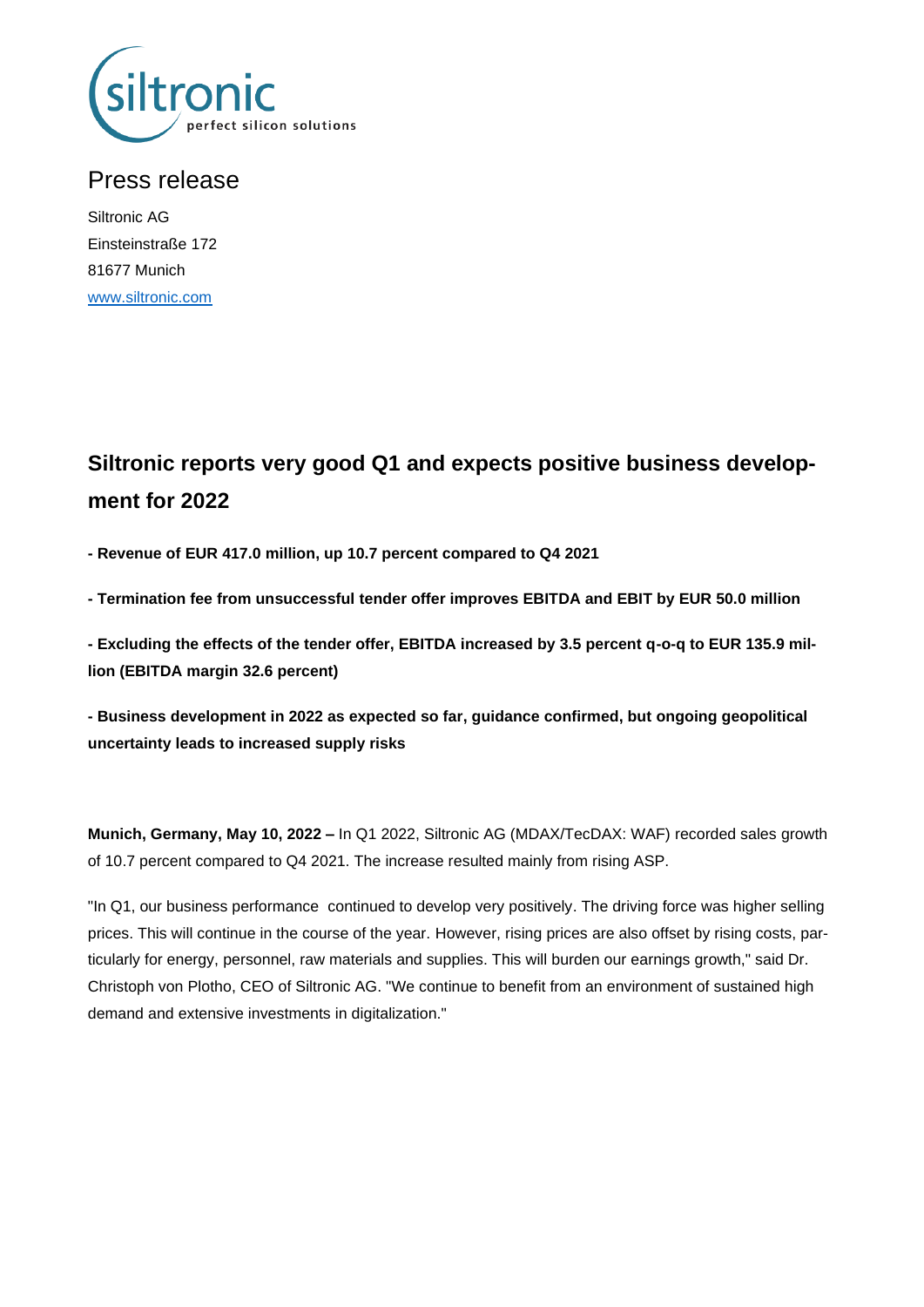

#### **Business Development in Q1 2022**

|                                               |                |          |          |          | Change                    |         |
|-----------------------------------------------|----------------|----------|----------|----------|---------------------------|---------|
|                                               |                | 01 2022  | Q4 2021  |          | Q1 2021 Q1 to Q4 Q1 to Q1 |         |
| Sales                                         | in EUR million | 417.0    | 376.6    | 316.1    | 40.4                      | 100.9   |
|                                               | in $%$         |          |          |          | 10.7                      | 31.9    |
| Cost of sales                                 | in EUR million | $-281.4$ | $-248.2$ | $-227.5$ | $-33.2$                   | $-53.9$ |
|                                               | in $%$         |          |          |          | 13.4                      | 23.7    |
| Gross profit                                  | in EUR million | 135.6    | 128.4    | 88.6     | 7.2                       | 47.0    |
|                                               | in $%$         |          |          |          | 5.6                       | 53.0    |
| Gross margin                                  | in $%$         | 32.5     | 34.1     | 28.0     |                           |         |
| <b>EBITDA</b>                                 | in EUR million | 186.0    | 143.7    | 91.7     | 42.3                      | 94.3    |
|                                               | in %           |          |          |          | 29.4                      | 102.8   |
| EBITDA margin                                 | in $%$         | 44.6     | 38.2     | 29.0     |                           |         |
| Depreciation, amorization and impairment less |                |          |          |          |                           |         |
| reversals thereof                             | in EUR million | $-42.3$  | $-34.5$  | $-37.5$  | $-7.8$                    | $-4.8$  |
| <b>EBIT</b>                                   | in EUR million | 143.7    | 109.2    | 54.2     | 34.5                      | 89.5    |
|                                               | in $%$         |          |          |          | 31.6                      | 165.1   |
| <b>EBIT</b> margin                            | in $%$         | 34.5     | 29.0     | 17.2     |                           |         |
| Financial result                              | in EUR million | $-4.4$   | $-0.6$   | 0.7      | $-3.8$                    | $-5.1$  |
| <b>Result before income taxes</b>             | in EUR million | 139.3    | 108.6    | 54.9     | 30.7                      | 84.4    |
|                                               | in $%$         |          |          |          | 28.3                      | 153.7   |
| Income taxes                                  | in EUR million | $-24.5$  | $-14.9$  | 3.5      | $-9.6$                    | $-28.0$ |
| Tax rate                                      | in $%$         | 18       | 14       | $-6$     |                           |         |
| <b>Result for the period</b>                  | in EUR million | 114.8    | 93.7     | 58.4     | 21.1                      | 56.4    |
|                                               | in $%$         |          |          |          | 22.5                      | 96.6    |
| Earnings per share                            | in EUR         | 3.47     | 2.79     | 1.67     | 0.68                      | 1.80    |

Siltronic generated sales of EUR 417.0 million in Q1 2022, an increase of 10.7 percent versus Q4 2021. The increase was primarily driven by higher average prices in invoice currency. A slight increase in wafer area sold and exchange rate developments supported the sales development.

Cost of sales increased by EUR 33.2 Millionen. In addition to higher wafer area sold, this was driven by cost increases for energy, personnel, raw materials and supplies.

With absolute revenue growth outpacing cost increases, gross profit grew by EUR 7.2 million or 5.6 percent qo-q to EUR 135.6 million in Q1 2022. Gross margin decreased from 34.1 percent in Q4 to 32.5 percent in Q1 2022, as revenues increased at a higher rate than gross profit (10.7 percent vs. 5.6 percent).

As a result of the unsuccessful tender offer by GlobalWafers, Siltronic received a termination fee of EUR 50.0 million in Q1 2022. This is included in other operating income.

EBITDA in Q1 2022 was EUR 186.0 million, corresponding to an EBITDA margin of 44.6 percent.

Excluding the impact of the termination fee and other special effects from the tender offer, EBITDA would have been EUR 135.9 million in Q1 2022 and EUR 131.3 million in Q4. This corresponds to an increase of 3.5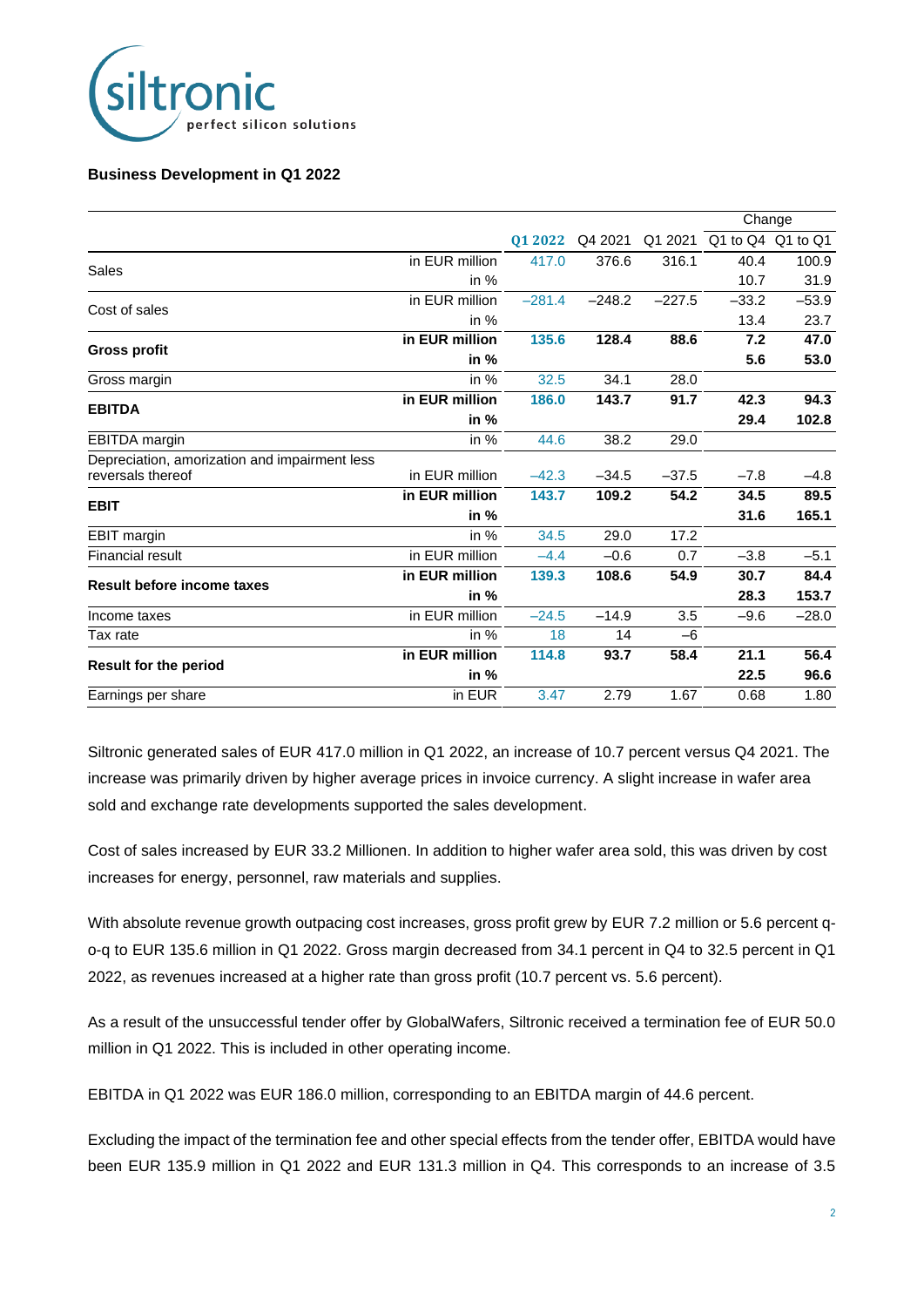

percent. Also excluding the effects of these one-time items, the EBITDA margin in Q1 was 32.6 percent, compared to 34.9 percent in Q4.

EBIT reached EUR 143.7 millionen in Q1 2022 - including the special income in connection with the tender offer.

The decline in the financial result is due to the declining financial markets in Q1 2022.

Tax expenses increased due to the termination fee.

A net profit of EUR 114.8 million was achieved in Q1, compared to EUR 93.7 million in Q4. Of this amount, EUR 104.2 million is attributable to Siltronic AG shareholders. Earnings per share rose from EUR 2.79 in Q4 2021 to EUR 3.47 in Q1 2022.

#### **Development of equity, net cash flow and net financial assets**

| In EUR million                    | Mar. 31, 2022 | Dec. 31, 2021 | Change   |
|-----------------------------------|---------------|---------------|----------|
| <b>Equity</b>                     | 1.575.3       | 1.318.8       | 256.5    |
| Pension provisions                | 288.4         | 404.8         | $-116.4$ |
| Customer prepayments              | 348.3         | 254.2         | 94.1     |
| Lease liabilities                 | 100.4         | 99.5          | 0.9      |
| Other provisions and liabillities | 68.4          | 70.7          | $-2.3$   |
| <b>Non-current liabilities</b>    | 805.5         | 829.2         | $-23.7$  |

With equity of EUR 1,575.3 million at March 31, 2022, Siltronic AG's equity ratio was 55.9 percent compared to 53.7 percent at December 31, 2021. The increase in equity is based on the net income for the quarter of EUR 114.8 million and actuarial gains in the calculation of pension obligations of EUR 122.1 million.

The EUR 116.4 million decrease in pension obligations is due to higher interest rates. The interest rate in Germany rose from 1.23 percent at the end of 2021 to 1.86 percent at the end of Q1 2022. The interest rate in the USA rose from 2.51 percent to 3.22 percent in the same period.

| In EUR million                                                             | Q1 2022  | Q4 2021  | Change |
|----------------------------------------------------------------------------|----------|----------|--------|
| Cash flow from operating activities                                        | 273.7    | 197.0    | 76.7   |
| Proceeds/payments for capital expenditure in-<br>cluding intangible assets | $-136.3$ | $-244.0$ | 107.7  |
| Free cash flow                                                             | 137.4    | $-47.0$  | 184.4  |
| Increase/decrease of prepayments received<br>(customer prepayments)        | $-100.5$ | $-92.6$  | $-7.9$ |
| Net cash flow                                                              | 36.9     | $-139.6$ | 176.5  |

The free cash flow of EUR 137.4 million in Q1 2022 shows that Siltronic was able to finance the entire cashflow for capex including intangible assets from operating activities without any problems.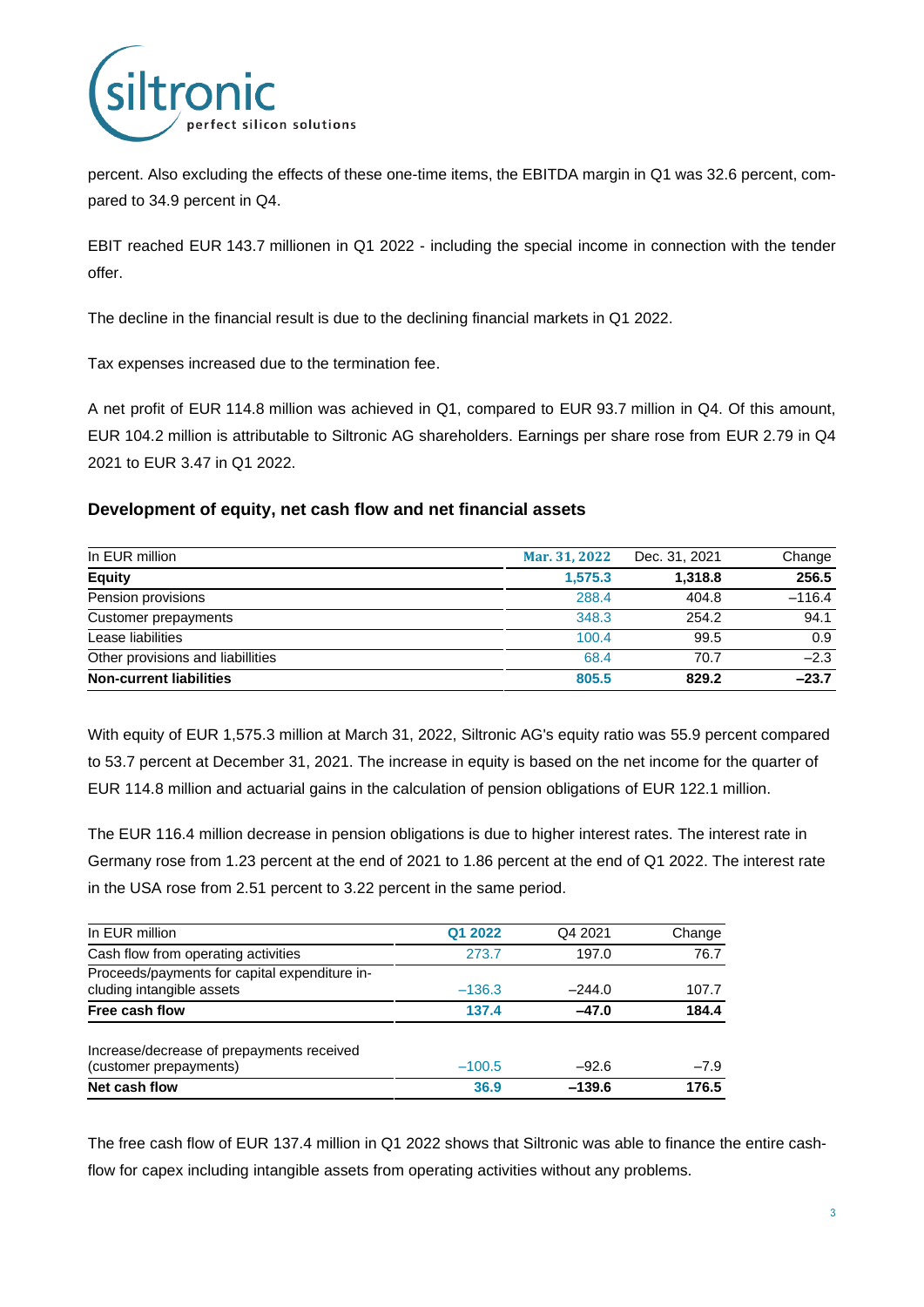

The net cash flow of EUR 36.9 million shows Siltronic's cash surplus after the elimination of period shifts due to customer prepayments.

| In EUR million            | Mar. 31, 2022 | Dec. 31, 2021 | Change |
|---------------------------|---------------|---------------|--------|
| Cash and cash equivalents | 514.5         | 424.3         | 90.2   |
| Financial investments     | 194.5         | 148.5         | 46.0   |
| Net financial assets      | 709.0         | 572.8         | 136.2  |

The company had net financial assets of EUR 709.0 million at March 31, 2022.

#### **Changes to the risk and opportunity report**

The main risks are presented in our risk report in the Annual Report 2021. In Q1 2022 risk changes were identified due to the armed conflict in Ukraine and price increases on important procurement markets.

The escalation of the war in Ukraine is currently fueling political pressure to suspend natural gas supplies from Russia. On March 30, 2022 the German government declared the first of three warning levels of the gas emergency plan. Our experts at the German production sites in Freiberg and Burghausen are in close contact with our local energy suppliers and the relevant authorities. In addition, procurement is working with with our suppliers who could be affected by trade embargoes, directly or indirectly. Our staff constantly assess the dynamic situation and adapt our precautionary measures and contingency plans as needed. The share of natural gas in our total energy consumption is low. In particular, it is needed at the Freiberg site for air conditioning the clean rooms. Furthermore, gas is used by many of our suppliers in their production, and for generation of electricity, which is important for us. Direct or indirect supply disruptions in the event of a trade embargo could potentially also affect these suppliers. An interruption of production in Germany due to a lack of natural gas supply could therefore have a significant negative impact on our sales and earnings.

In addition, we are seeing dynamic price increases that are becoming more permanent for many important operating materials and raw materials, extending beyond fiscal 2022. Unexpected price increases may have a negative impact on earnings, and qualification of new suppliers may take a longer time.

This environment has prompted us to raise our risk assessment for the procurement markets from medium to high.

#### **Forecast update**

The course of business in 2022 so far has been in line with expectations. Siltronic AG is therefore maintaining its forecast from March 9, 2022. The company expects sales to grow 15 to 22 percent year-on-year, mainly driven by higher selling prices. EBITDA margin for the full year is expected to be 34 to 37 percent, including the one-off effects of the termination fee.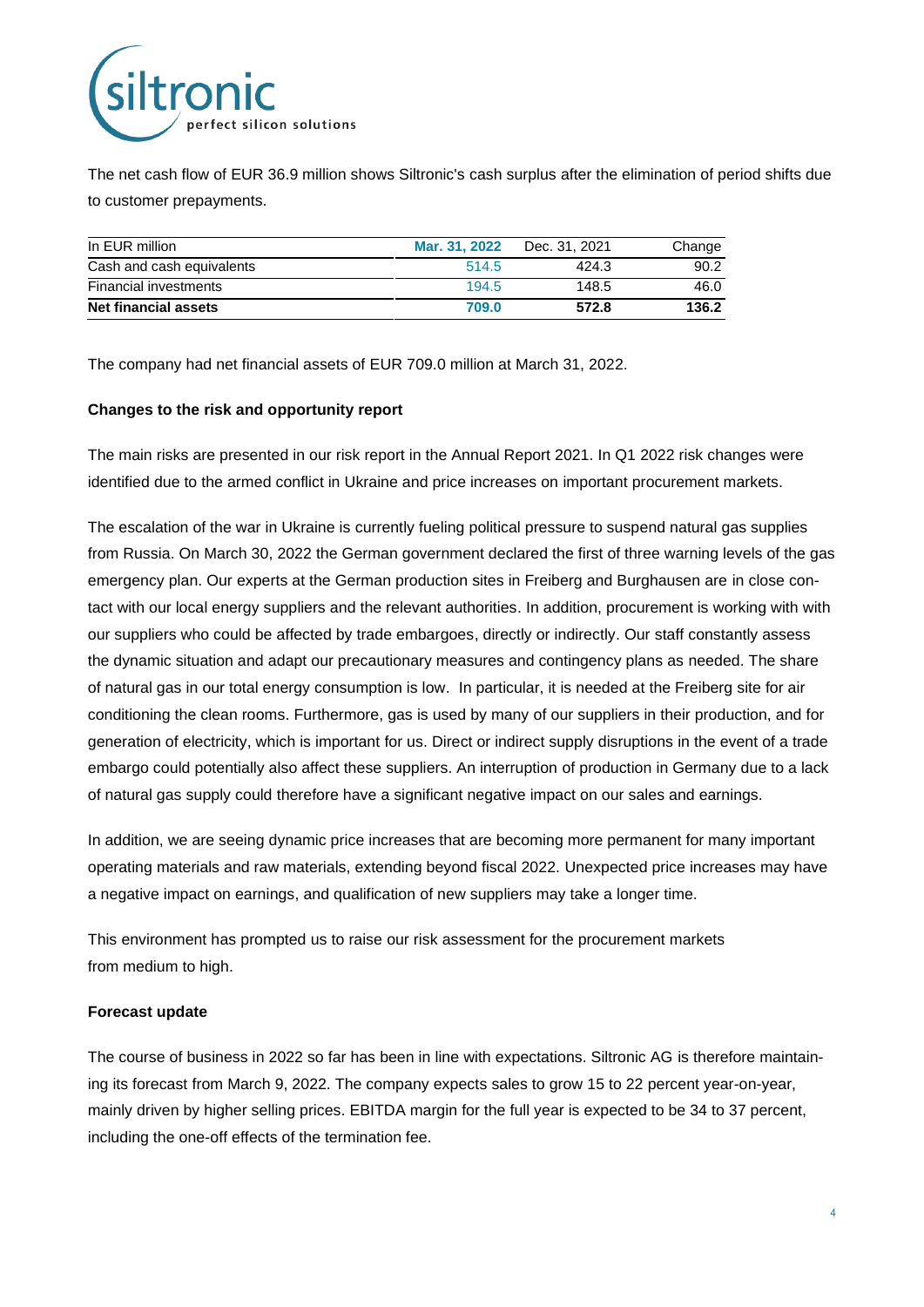

"We expect a very positive business development in 2022 due to sustained high demand and rising prices," said Dr. Christoph von Plotho. "Siltronic is well positioned with a strong balance sheet and an excellent financial position. Our aim is not only to implement the strategic investment projects but also to maintain our good cost and high quality performance." von Plotho said.

#### **Siltronic AG – Key figures Q1/2022**

| <b>Profit and Loss statement</b>      |            |         |         |         |
|---------------------------------------|------------|---------|---------|---------|
| In EUR million                        |            | 01 2022 | Q4 2021 | Q1 2021 |
| Sales                                 |            | 417.0   | 376.6   | 316.1   |
| <b>EBITDA</b>                         |            | 186.0   | 143.7   | 91.7    |
| EBITDA margin                         | %          | 44.6    | 38.2    | 29.0    |
| <b>EBIT</b>                           |            | 143.7   | 109.2   | 54.2    |
| EBIT margin                           | %          | 34.5    | 29.0    | 17.2    |
| Result for the period                 |            | 114.8   | 93.7    | 58.4    |
| Earnings per share                    | <b>EUR</b> | 3.47    | 2.79    | 1.67    |
|                                       |            |         |         |         |
| Capital expenditure and net cash flow |            |         |         |         |

| Capital expenditure in property, plant and equipment, and intangible assets | 205.7 | 281.8  | 36.9 |
|-----------------------------------------------------------------------------|-------|--------|------|
| Net cash flow                                                               | 36.9  | -139.6 | 27.9 |

| <b>Statement of financial position</b> |      |                  |                  |
|----------------------------------------|------|------------------|------------------|
| In EUR million                         |      | Mar. 31,<br>2022 | Dec. 31,<br>2021 |
| <b>Total assets</b>                    |      | 2,820.3          | 2.455.4          |
| Equity                                 |      | 1,575.3          | 1,318.8          |
| Equity ratio                           | $\%$ | 55.9             | 53.7             |
| Net financial assets                   |      | 709.0            | 572.8            |

#### **Conference call for analysts and investors**

The Executive Board of Siltronic AG will hold a conference call with analysts and investors (in English only) on May 10, 2022 at 10:00 am (CEST). This call will be streamed via the Internet. The audio webcast will be available live as well as on demand on Siltronic's website.

The Q1 interim statement and the latest investor presentation are also published on the Siltronic website.

#### **Other dates:**

| July 29, 2022    | Interim Report 2022         |
|------------------|-----------------------------|
| October 28, 2022 | Q3 2022 quarterly statement |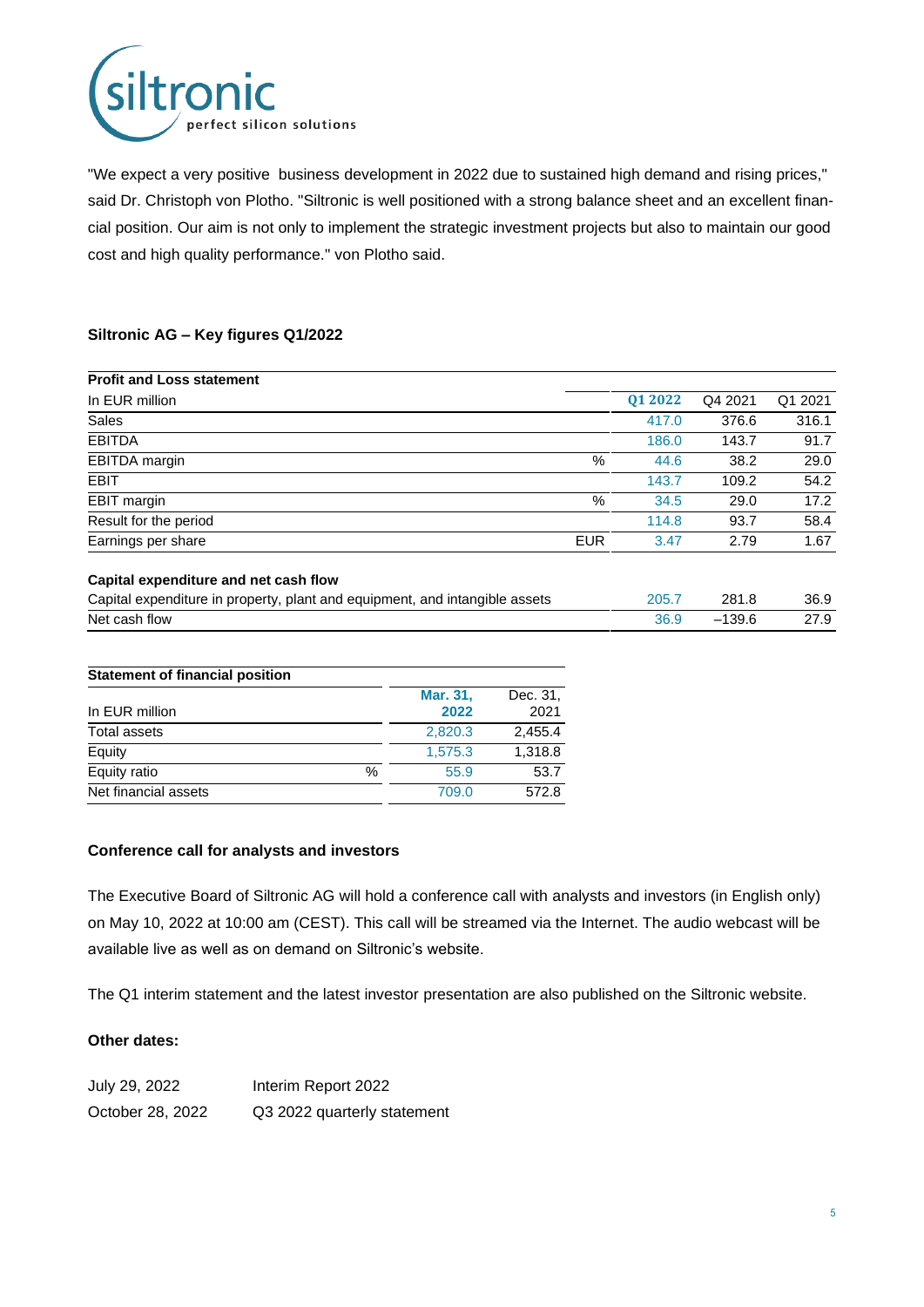

#### **Contact:**

**Dr. Rupert Krautbauer** Head of Investor Relations & Communications Tel.: +49 (0)89 8564 3133 Email: [investor.relations@siltronic.com](mailto:investor.relations@siltronic.com)

#### **Company profile:**

Siltronic is one of the world's largest manufacturers of hyperpure silicon wafers and partner to many leading semiconductor companies. The company operates production sites in Asia, Europe and the USA. Siltronic develops and manufactures silicon wafers in diameters of up to 300 mm. Silicon wafers form the basis for modern microelectronics and nanoelectronics and are a key component in semiconductor chips driving computers, smart phones, navigation systems and many other applications. Siltronic AG employs around 4,100 people and has been a stock-listed company in Germany (Prime Standard) since 2015. The Siltronic AG stock is listed on both the MDAX and TecDAX.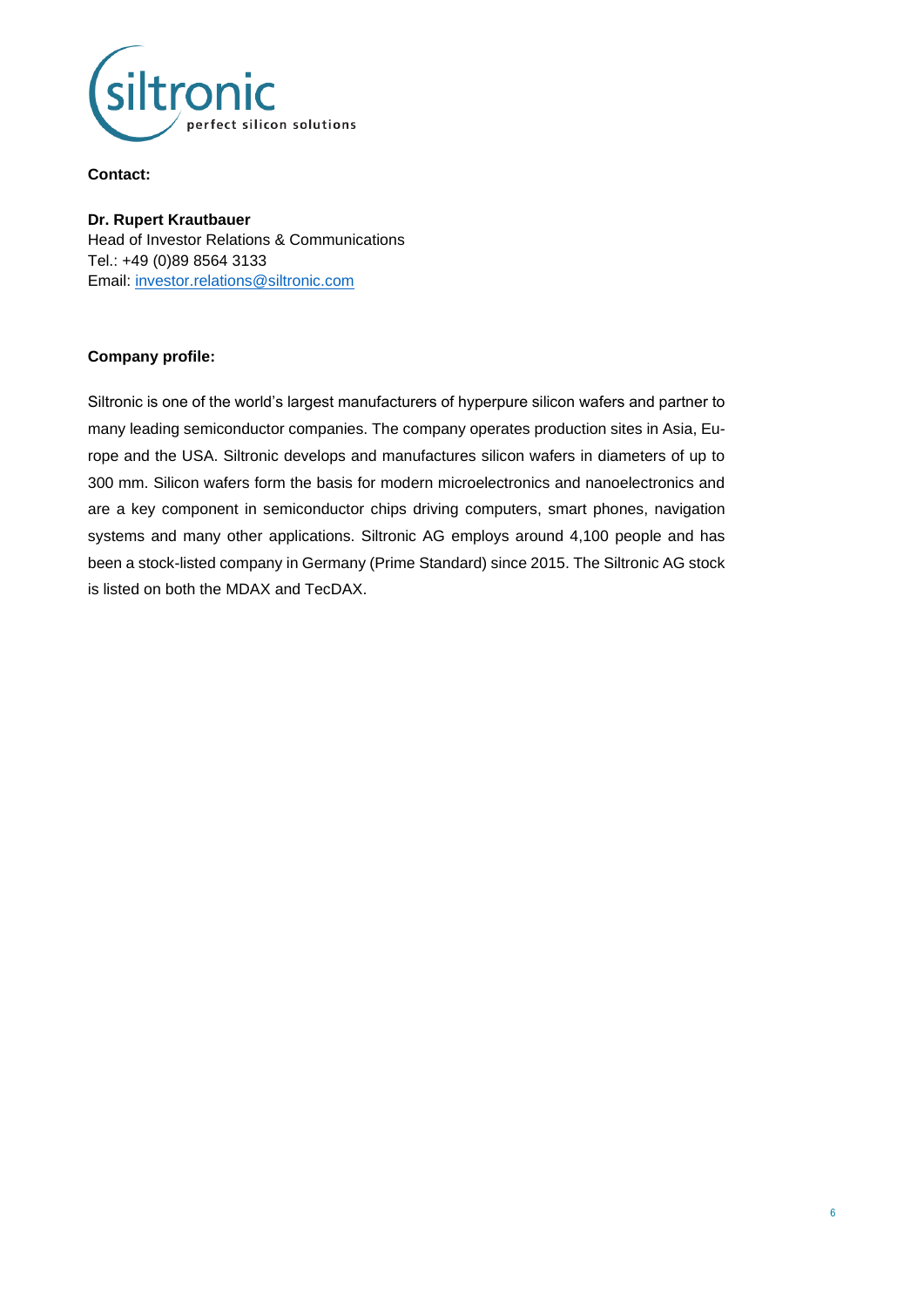

### **Financial information – pursuant to IFRS, unaudited**

Siltronic AG – Consolidated Statement of Profit or Loss

| In EUR million                                 | 01 2022  | Q4 2021  | Q1 2021  |
|------------------------------------------------|----------|----------|----------|
| <b>Sales</b>                                   | 417.0    | 376.6    | 316.1    |
| Cost of sales                                  | $-281.4$ | $-248.2$ | $-227.5$ |
| <b>Gross profit</b>                            | 135.6    | 128.4    | 88.6     |
| Selling expenses                               | $-8.2$   | $-8.9$   | $-8.7$   |
| Research and development expenses              | $-22.0$  | $-21.2$  | $-19.3$  |
| General administration expenses                | $-8.7$   | $-4.7$   | $-9.5$   |
| Other operating income                         | 74.9     | 35.4     | 27.9     |
| Other operating expenses                       | $-27.9$  | $-19.8$  | $-24.8$  |
| <b>Operating result</b>                        | 143.7    | 109.2    | 54.2     |
| Interest income                                | 0.9      | 0.9      | 0.8      |
| Interest expenses                              | $-0.7$   | $-1.0$   | $-0.6$   |
| Other financial result                         | $-4.6$   | $-0.5$   | 0.5      |
| <b>Financial result</b>                        | $-4.4$   | $-0.6$   | 0.7      |
| Result before income taxes                     | 139.3    | 108.6    | 54.9     |
| Income taxes                                   | $-24.5$  | $-14.9$  | 3.5      |
| <b>Result for the period</b>                   | 114.8    | 93.7     | 58.4     |
| of which                                       |          |          |          |
| attributable to Siltronic AG shareholders      | 104.2    | 83.8     | 50.1     |
| attributable to non-controlling interests      | 10.6     | 9.9      | 8.3      |
| Result per common share in EUR (basic/diluted) | 3.47     | 2.79     | 1.67     |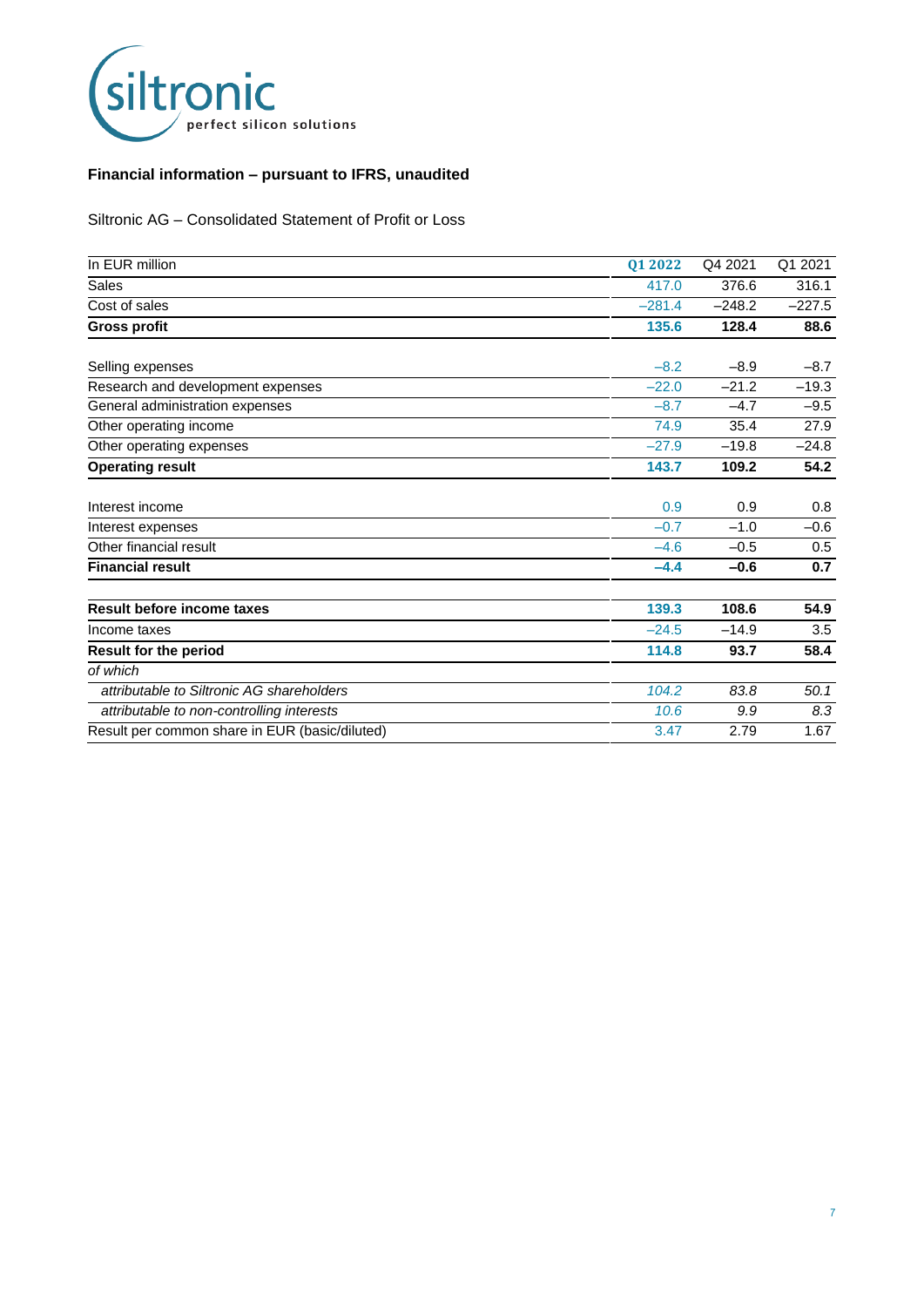

Siltronic AG - Consolidated Statement of Financial Position

| In EUR million                                   | Mar. 31, 2022 | Dec. 31, 2021        |
|--------------------------------------------------|---------------|----------------------|
| Intangible assets                                | 22.4          | 23.0                 |
| Property, plant and equipment                    | 1,450.3       | 1,275.8              |
| Right-of-use assets                              | 103.7         | 103.5                |
| Securities and fixed-term deposits               | 43.6          | 22.2                 |
| Other financial assets                           | 0.3           | 0.2                  |
| Other non-financial assets                       | 23.0          | 21.9                 |
| Deferred tax assets                              | 13.0          | 14.2                 |
| <b>Non-current assets</b>                        | 1,656.3       | 1,460.8              |
|                                                  |               |                      |
| Inventories                                      | 228.5         | 211.8                |
| Trade receivables                                | 195.3         | 170.0                |
| Contract assets                                  | 17.7          | 12.7                 |
| Securities and fixed-term deposits               | 153.0         | 128.5                |
| Other financial assets                           | 8.2           | 6.8                  |
| Other non-financial assets                       | 45.7          | 40.5                 |
| Income tax receivables                           | 1.1           |                      |
| Cash and cash equivalents                        | 514.5         | 424.3                |
| <b>Current assets</b>                            | 1,164.0       | 994.6                |
| Total assets                                     | 2,820.3       | $2,455.\overline{4}$ |
| Subscribed capital                               | 120.0         | 120.0                |
| Capital reserves                                 | 974.6         | 974.6                |
| Retained earnings and net Group result           | 477.3         | 373.1                |
| Other equity items                               | $-137.9$      | $-277.8$             |
| Equity attributable to Siltronic AG shareholders | 1,434.0       | 1,189.9              |
| Equity attributable to non-controlling interests | 141.3         | 128.9                |
| <b>Equity</b>                                    | 1,575.3       | 1,318.8              |
|                                                  |               |                      |
| Pension provisions                               | 288.4         | 404.8                |
| Other provisions                                 | 58.1          | 60.2                 |
| Liabilities for income taxes                     | 8.4           | 8.4                  |
| Deferred tax liabilities                         | 1.8           | 2.0                  |
| Customer prepayments                             | 348.3         | 254.2                |
| Lease liabilities                                | 100.4         | 99.5                 |
| Other financial liabilities                      | 0.1           | 0.1                  |
| <b>Non-current liabilities</b>                   | 805.5         | 829.2                |
| Other provisions                                 | 8.1           | 6.4                  |
| Liabilities for income taxes                     | 50.7          | 28.8                 |
| <b>Trade liabilities</b>                         | 247.8         | 164.3                |
| Customer prepayments                             | 38.8          | 33.1                 |
| Lease liabilities                                | 6.4           | 6.3                  |
| Other financial liabilites                       | 18.8          | 14.6                 |
| Other non-financial liabilities                  | 68.9          | 53.9                 |
|                                                  |               |                      |
| <b>Current liabilites</b>                        | 439.5         | 307.4                |
| <b>Total liabilities</b>                         | 1,245.0       | 1,136.6              |
| <b>Total equity and liabilities</b>              | 2,820.3       | 2,455.4              |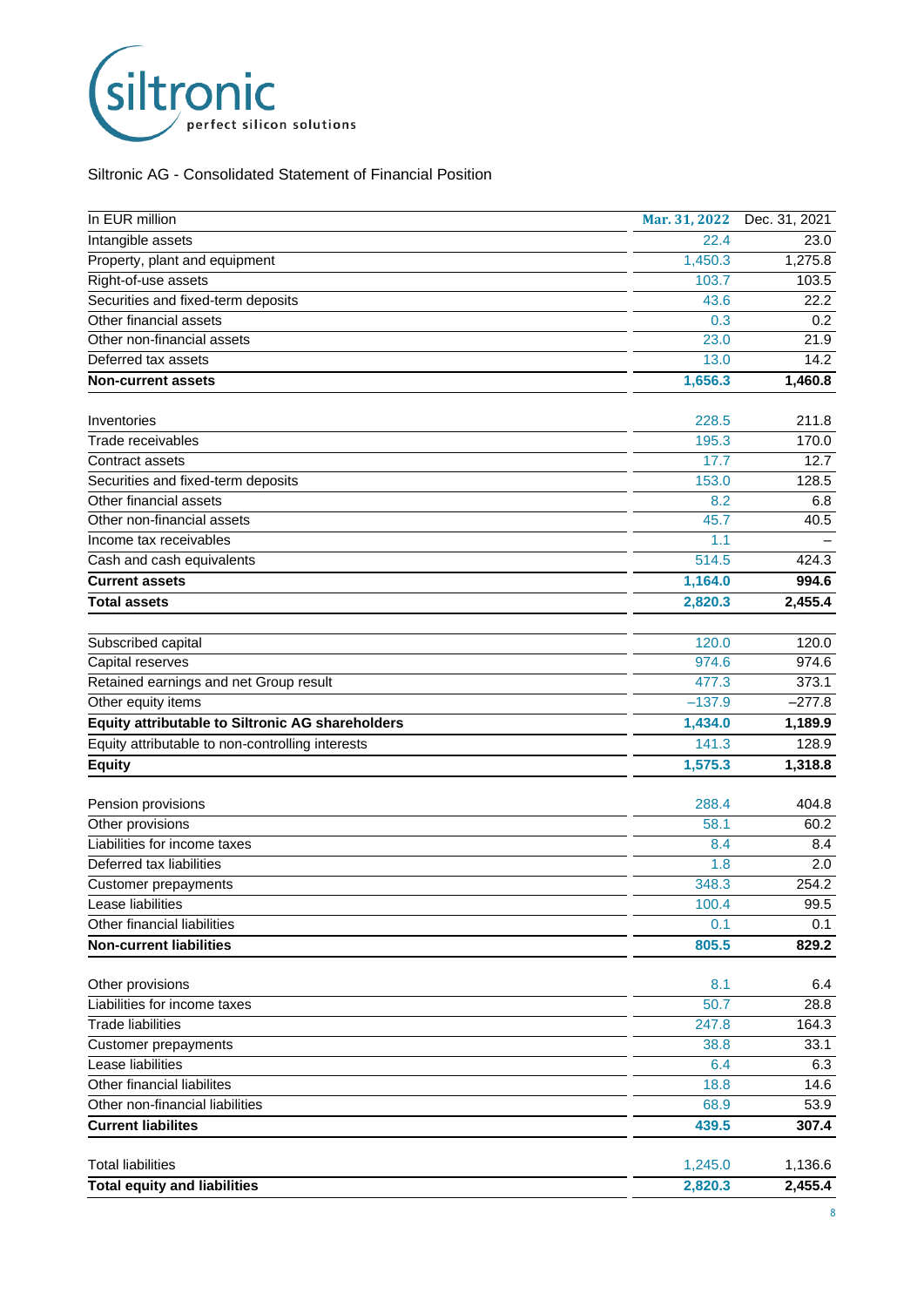

#### Siltronic AG - Consolidated Statement of Cash Flows

| In EUR million                                                       | Q1 2022  | Q4 2021  | Q1 2021  |
|----------------------------------------------------------------------|----------|----------|----------|
| Result for the period                                                | 114.7    | 93.7     | 58.4     |
| Depreciation / amortization of non-current assets, including impair- |          |          |          |
| ment losses and reversals thereof                                    | 42.3     | 34.5     | 37.5     |
| Other non-cash expenses and income                                   | 9.4      | 2.6      | $-0.9$   |
| Result from disposal of non-current assets                           | 0.5      | 0.6      | 0.7      |
| Interest income                                                      | $-0.2$   | 0.1      | $-0.2$   |
| Interest paid                                                        | $-0.4$   | $-0.8$   | $-0.4$   |
| Interest received                                                    | 1.9      | 0.8      | 0.7      |
| Tax result                                                           | 24.5     | 14.9     | $-3.5$   |
| Taxes paid                                                           | $-4.0$   | $-4.2$   | $-3.3$   |
| Changes in inventories                                               | $-15.3$  | $-11.2$  | $-12.1$  |
| Changes in trade receivables                                         | $-21.0$  | $-2.6$   | $-11.3$  |
| Changes in contract assets                                           | $-5.0$   | $-0.2$   | 2.0      |
| Changes in other assets excluding prepayments made                   | $-7.9$   | $-0.5$   | $-1.8$   |
| Changes in provisions                                                | 2.6      | $-6.7$   | 3.5      |
| Changes in trade liabilities                                         | 14.0     | $-15.2$  | $-5.7$   |
| Changes in other liabilities                                         | 17.1     | $-1.4$   | 11.3     |
| Changes in prepayments                                               | 100.5    | 92.6     | 1.7      |
| Cash flow from operating activities                                  | 273.7    | 197.0    | 76.6     |
| Payments for capital expenditure (including intangible assets)       | $-136.3$ | $-244.0$ | $-47.1$  |
| Proceeds from the disposal of property, plant and equipment          |          |          | 0.1      |
| Payments for securities and fixed-term deposits                      | $-99.1$  | $-6.0$   | $-123.2$ |
| Proceeds from securities and fixed-term deposits                     | 50.7     | 115.8    | 31.3     |
| Cash flow from financing activities                                  | $-184.7$ | $-134.2$ | $-138.9$ |
|                                                                      |          |          |          |
| Repayment portion of lease liability                                 | $-1.0$   | $-0.8$   | $-1.5$   |
| Cash flow from financing activities                                  | $-1.0$   | $-0.8$   | $-1.5$   |
| Changes due to exchange-rate fluctuations                            | 2.1      | 10.6     | 4.0      |
| Changes in cash and cash equivalents                                 | 90.1     | 72.6     | $-59.8$  |
| at the beginning of the period                                       | 424.4    | 351.8    | 294.6    |
| at the end of the period                                             | 514.5    | 424.4    | 234.8    |

#### Additional financial information

| In EUR million                                 | 01 2022  | Q4 2021  | Q1 2021 |
|------------------------------------------------|----------|----------|---------|
| Cash flow from operating activities            | 273.7    | 197.0    | 76.6    |
| Cash-effective changes in customer prepayments | $-100.5$ | $-92.6$  | $-17$   |
| Cash flow from investing activities            | $-136.3$ | $-244.0$ | $-47.0$ |
| Net cash flow                                  | 36.9     | $-139.6$ | 27.9    |